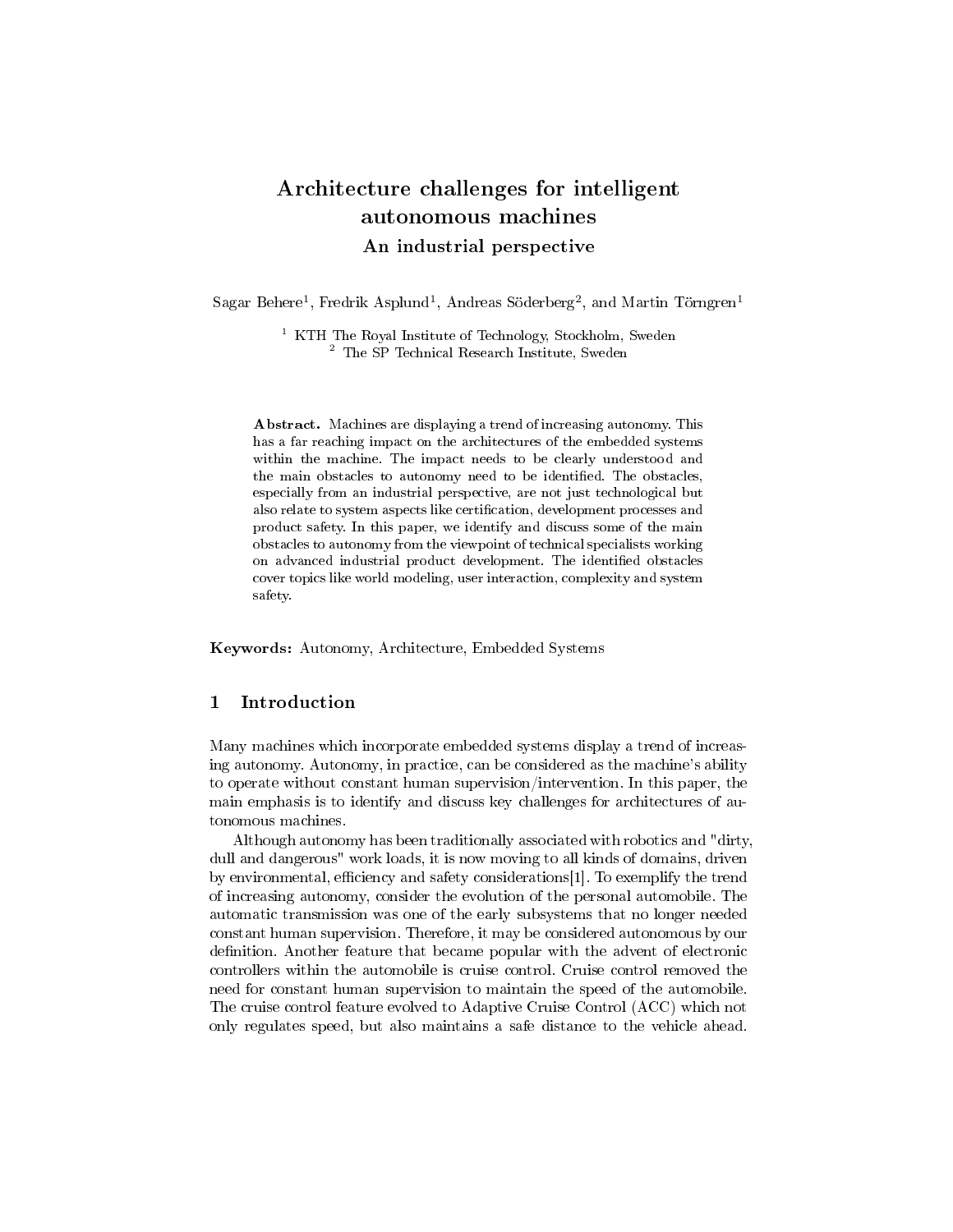ACC systems are currently evolving toward Cooperative Adaptive Cruise Control (CACC) and Advanced Driver Assistance Systems (ADAS) which are expected to eventually deliver total propulsion autonomy, when combined with other subsystems like lane-control, traction control, pedestrian safety, active collision avoidance, etc.

One way to generate autonomous behavior in a system is to make the system intelligent. Intelligence, as defined in  $[2]$ , is "..the ability of a system to act appropriately in an uncertain environment. Appropriate action is that which increases the probability of success. Success is the achievement of behavioral subgoals that support the system's ultimate goal". The system's ultimate goal and the criteria of success may be defined external to the intelligent system. For example, the ultimate goal of an intelligent, autonomous car may be to transport the user from point A to point B within a city, with the criteria of success being zero accidents and strict adherence to local traffic laws. The goal and the success criteria are defined by the user of the car, not by the car itself.

It should be noted that, strictly speaking, autonomy does not imply intelligence. Intelligence may imply autonomy, but may also imply partial autonomy along with humans in the loop, for selected decisions and actions. What intelligent autonomy does imply, however, is the presence of decisional processes within the machine. The notions of deliberation, planning and decision-making are inextricably a part of intelligent machine autonomy.

The achievement of intelligent machine autonomy requires substantial technical results from primarily two areas: Algorithms and Architecture. Algorithms encode the formal, mathematical knowledge for solving specific problems in a series of computation steps. For example, a sensor fusion algorithm may be used to estimate the current acceleration in an automobile. The Architecture, on the other hand, provides all the necessary principles and infrastructure for executing the algorithms, modularizing the system and communicating data to/from the executing algorithms. A third requirement, from the perspective of industrial adoption, is the availability of cost effective sensors.

In this paper, we focus exclusively on architectures for intelligent autonomous systems. In particular, we present some key challenges for these architectures, from the perspective of industrial product development. This perspective is concerned with the development of products that may be mass produced and sold to end users. Therefore, it has to emphasize topics like safety, certification, development methodology, standards compliance, reliability and cost effectiveness. The challenges presented in this paper were partly elicited from a workshop[3] conducted at KTH The Royal Institute of Technology in Stockholm, Sweden. The workshop covered topics like bottlenecks to autonomy, safety/certification and verification of autonomous products. It was attended by about 65 participants, most of whom were senior system architects from a broad cross-section of Swedish industry, including automotive, aviation, telecom and industrial automation.

The rest of this paper is organized as follows: section 2 provides a brief description of the term 'system architecture' and its various aspects, in order to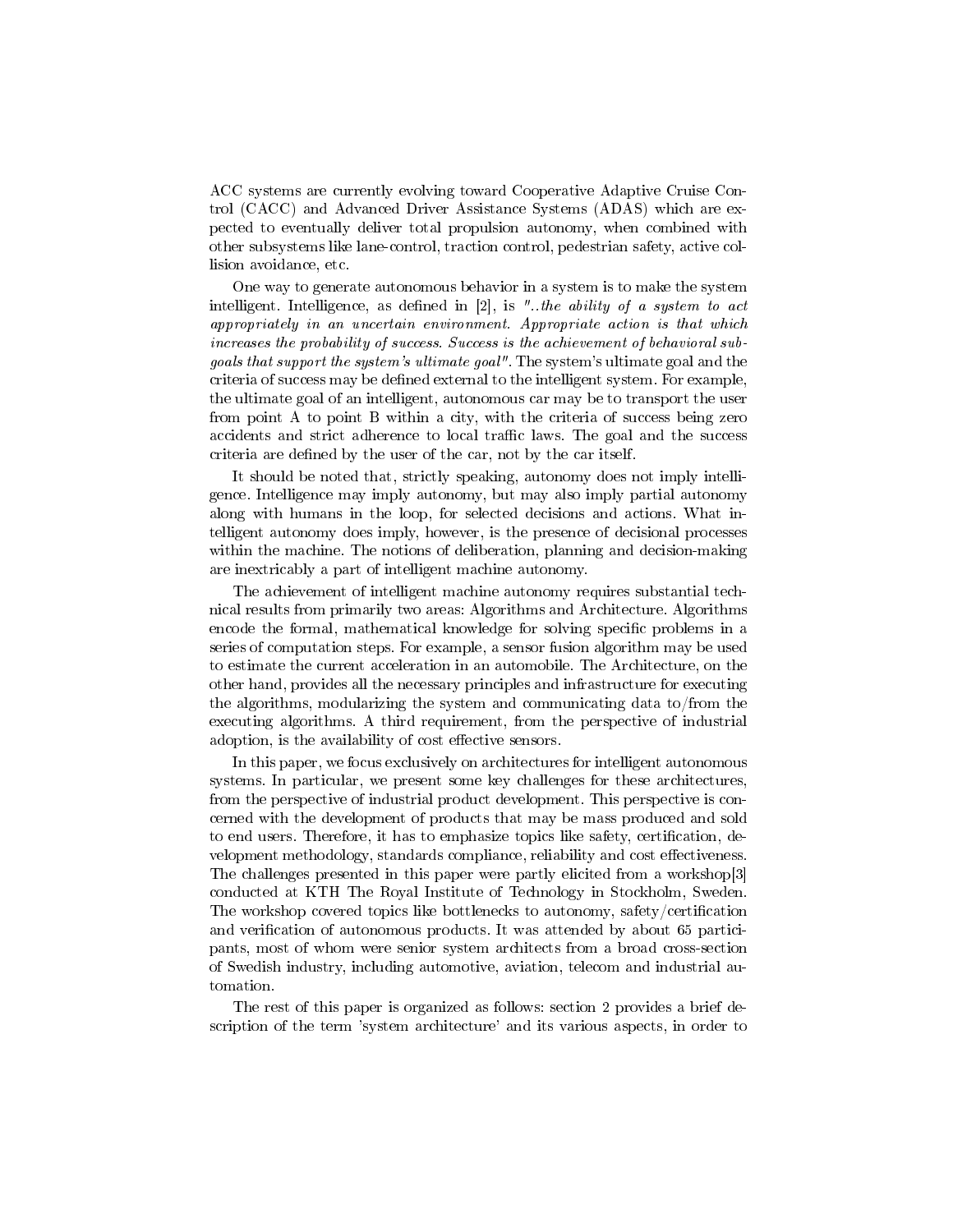provide an unambiguous context for the entire paper. Section 3 presents some of the bottlenecks to achieving system autonomy, from an architectural perspective. It includes, among other things, a discussion of user interaction, system complexity, safety and safety standards. Finally, Section 4 has a brief discussion on the way forward towards autonomy.

# 2 Overview of System Architecture

The term 'architecture' is described by ISO42010:2011 as "fundamental concepts or properties of a system in its environment, embodied in its elements, relationships and principles of its design and evolution.". In practice, one way to think of system architecture is to decompose it into its conceptual and technical design aspects[4, 5], as shown in Figure 1.



Fig. 1. An overview of system architecture

The content of Figure 1 as well as the description of the content that follows, should by no means be construed as comprehensive. However, it provides an overview with sufficient detail to begin reasoning about system intelligence and autonomy.

- Service Taxonomy describes the hierarchy of services/features as seen by the user of the system. It describes the externally visible (sub-)behaviors of the system without any reference to how they are internally realized.
- Logical architecture shows the logical decomposition of the system into its components $[6]$  and sub-components as well as the data-flows between them. It is commonly referred to as the 'system block diagram' and it realizes the behavior/features defined by the service taxonomy. However, no mention is made of how the system components are actually implemented in terms of software and hardware.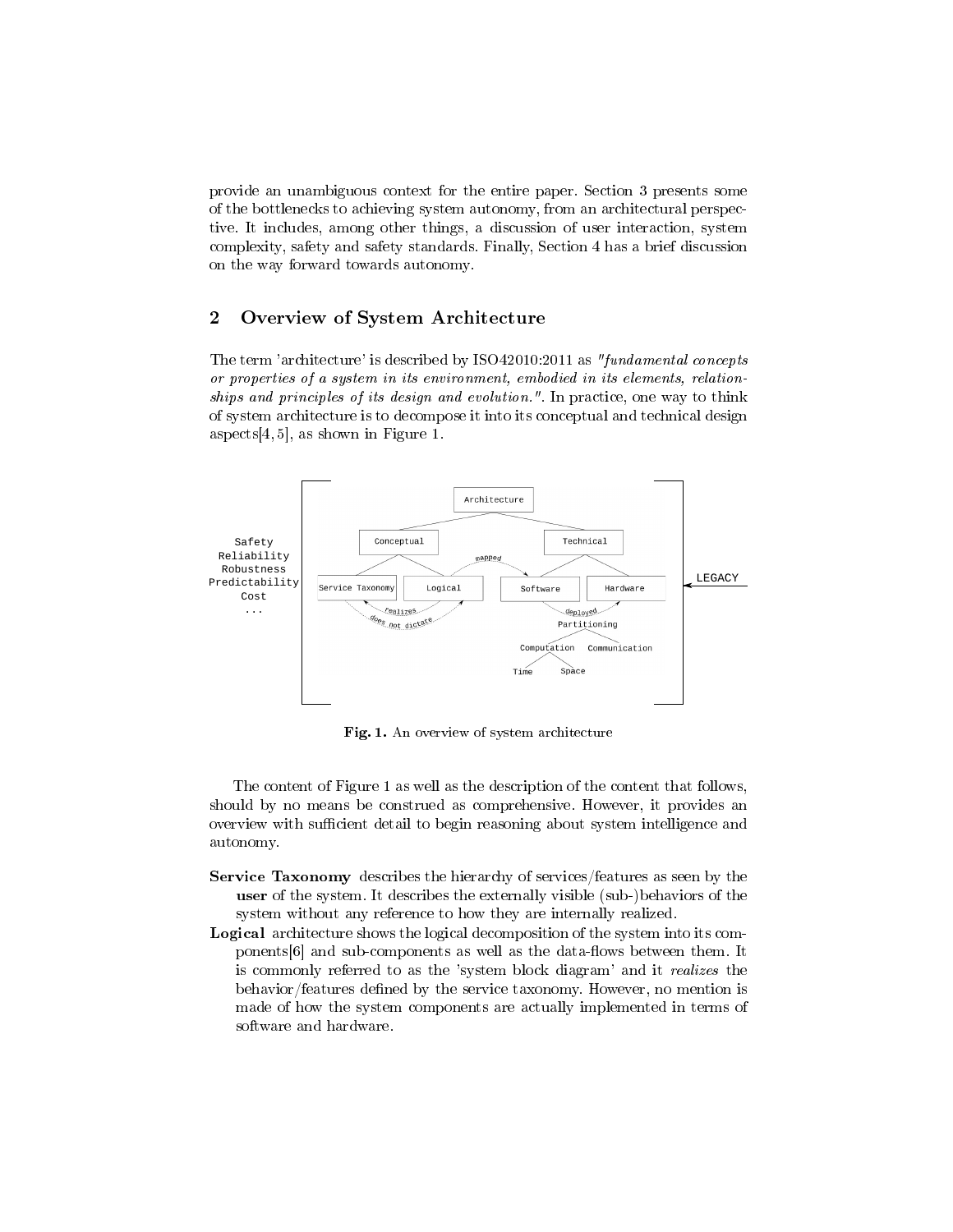- Software architecture describes all the software code (components, services, layers, middleware, ...) within the system. Relevant blocks of the logical architecture are mapped onto individual pieces of software code which realizes the functionality of the blocks.
- Hardware architecture describes the individual computer processing units and the communication channels between them. The software architecture is deployed on the hardware architecture.

Early system architectures consisted of the independent development of features in self-contained hardware platforms connected to a common communication bus. Such architectures are known as federated architectures[7]. In recent times, the trend is to permit a single hardware computer unit to execute multiple software tasks each of which may realize different system features and may have different criticality. This is achieved by means of robust mechanisms that partition and allocate resources like processor cycles, memory, i/o, communication channels etc. in space and time among the individual software tasks. For example, one processor may execute a set of 5 tasks, where each task executes for a fixed period of time and then gets replaced by the next task in the set. Such architectures which provide shared and partitioned access to resources are termed integrated architectures [8]. Integrated architectures offer substantial benefits in terms of cost, resource utilization and weight saving. On the other hand, they also necessitate careful management of resources and make it more difficult to analyze and assure overall system behavior.

A system architecture is additionally characterized by the so called 'extrafunctional' properties like system safety, reliability, maintainability, evolvability, etc. These extra-functional properties are applicable across the entire system design and are influenced by decisions made throughout the conceptual and technical architecture. Furthermore, modern industrial product architectures are rarely 'clean-sheet' designs and therefore a significant concern in systems architecting is the integration of legacy designs into the architecture. An example of architecture legacy is that in many automobiles, the cruise control subsystem is still a part of the engine management system for historic reasons.

Industrial exploitation of architecture depends on the simultaneous availability of principles, technologies and tools. Academic research on system architectures usually emphasizes the principles, whereas practicing engineers need reliable tools to implement the principles and technologies.

Given the above understanding of system architecture, a relevant question is: Where to start with system autonomy? The subsequent sections present some of the identified challenges to system autonomy, from the architectural perspective.

## 3 Autonomy bottlenecks

The bottlenecks identified in this section are not exclusive to autonomous systems alone, but they are especially pertinent to safety critical autonomous systems.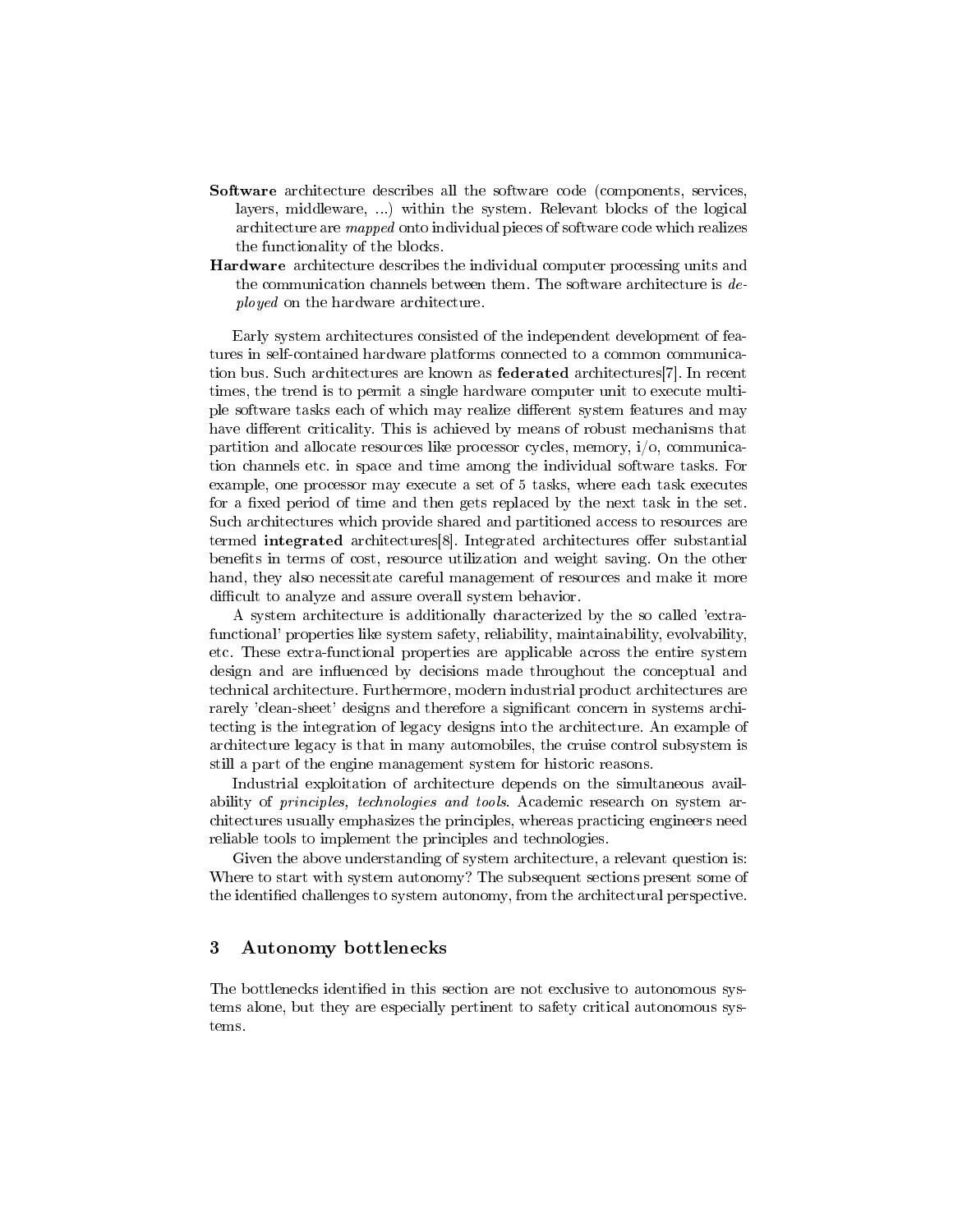#### 3.1 Constructing and maintaining the world model

Intelligent autonomous systems need a model of their internal and external environments to correctly reason about action choices and make decisions. At all times, the model needs to reflect the real environment, typically via strong statistical correlations. For example, the correctness of decisions and actions made by a self-driving car depends heavily on the accuracy of the road objects (lane markers, traffic lights etc.), other vehicles and pedestrians populating its world model at every time instant. The world model of any moderately complex system is usually maintained by fusing redundant or partially overlapping sensor data. The self-driving car for instance, may rely on a combination of vision, radar,  $\frac{1}{\text{data}}$  and/or laser sensor data. Each sensor operates optimally under specific conditions and it is a challenge to ensure that the set of sensors as a whole can lead to a high-confidence world model under all conceivable operating conditions. Furthermore, sensors can fail and the systems needs to know the degradation of the world model to continue making correct decisions.

Although the fusing of sensor data to construct accurate and reliable world models is largely a matter for algorithms, there are several architecture issues surrounding the topic. Subsystems may require partial world models containing only the information necessary for the subsystem operation. The same information may be needed by several subsystems, but in differing representations. Simultaneously, it may be desirable to have a global, common world model to prevent unnecessary, replicated model building activities within individual subsystems and to have a single source of data. But the subsystems may require the model information with differing Quality of Service  $(QoS)$  requirements. For example, an active safety system needs to know information about detected oncoming vehicles with greater accuracy and frequency than a Human Machine Interface (HMI). Some subsystems may require historical information. Should the subsystem maintain that itself or should it be part of a common global world model? (The answer to that depends, among other things, on the number of current and future subsystems that need historical information.) Should the partial word models within individual subsystem be gathered together to form a common global model? Or should relevant parts of the global world model be "projected" into individual subsystems? Should a global world model be implemented in a distributed, redundant way? What about security and access control to the model information? Who are the readers, who are the writers, how to manage simultaneous conflicting writes... these are all questions relevant to the system architecture.

From the perspective of autonomous systems, it therefore becomes relevant to explore the design patterns, technologies and tools to build such world models.

#### 3.2 User interaction

An autonomous system must necessarily reduce the user engagement required for system operation. If the required user engagement is maintained or higher, autonomy provides no immediate benet. At the same time, the system needs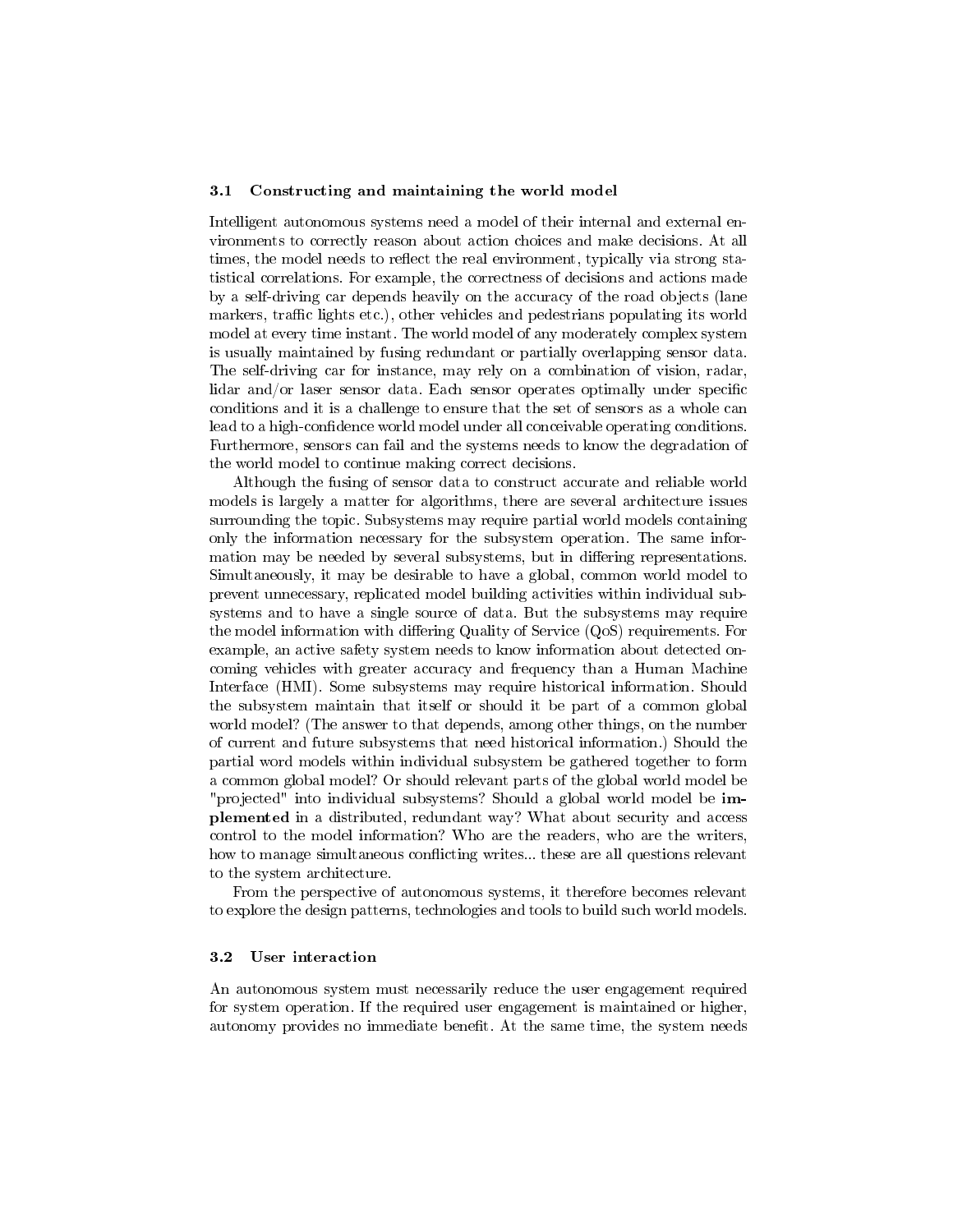to conduct its operations with maximum transparency, so that the user is aware of what is going on. Unfortunately, it is not always clear what 'transparency' implies, nor do established norms exist to achieve it. An example of this can be taken from the aviation domain (which is particularly rich in such examples), with regards to the differences in throttle lever movement between modern Boeing and Airbus aircraft. The throttle levers in Boeing aircraft move during autopilot operation, providing a ready visual indication of autopilot activity. Airbus aircraft (the A320+ series) however have throttle levers which can be set to one of several 'gated' positions and do not move, regardless of autopilot activity. After two decades of debate, there is no clear consensus on which design is 'clearly better'.

Extensive discussions on introducing autonomy, whether the introduced autonomy should be high or low, and the exact role of autonomy are especially common in the aviation domain, within the larger discourse on automation[9]. Several perspectives on how to approach automation continue to coexist. These perspectives range from the long-held belief that automation should be matched to functions unsuitable for human control[10] to the more recent view that automated systems may be analyzed as team members[9]. Each perspective highlights different user interaction problems which are very much relevant to the discussion of autonomy, such as *mode confusion*[11, 12], moving interaction to times of high workload, failure after reaching or nearing the point of no return, automation bias, etc. While the discussions so far have provided balanced views on automation(autonomy), clear consensus on user interaction remains elusive.

Automation and autonomy, though intended to enhance human capabilities, often degrade them. For example, a recent Federal Aviation Administration (FAA) report[13] concludes that for pilots, in addition to degradation of basic 'stick-and-rudder' flying skills, autoflight systems could lead to degradation of the pilot's ability to quickly recover the aircraft from an undesired state. Worse still, lack of consensus on user interaction leads to functionally similar, yet subtly different autonomous systems. This makes it problematic to rely on past experience when human operators migrate between similar systems. Relying on faulty automation might easily be framed as over-reliance and misuse, while relying on correct automation that still allows for mistakes might be framed as under-reliance or disuse[9]. Focusing primarily on the human-in-the-loop as the problem is too frequently a "convenient solution".

From the perspective of autonomous systems, it therefore becomes relevant to explore flexible architectures that allow for different user interaction paradigms while maintaining maximum transparency and a meaningful exposure of error handling strategies such as graceful degradation.

#### 3.3 Complexity and Feature Interaction

The critical concerns of world modeling and user interaction highlighted above, pinpoint another problem area. Federated and integrated architectures are meant to decentralize the logical architecture and allow for treating different functionality in isolation. However, autonomy seems to be pushing in the other direction,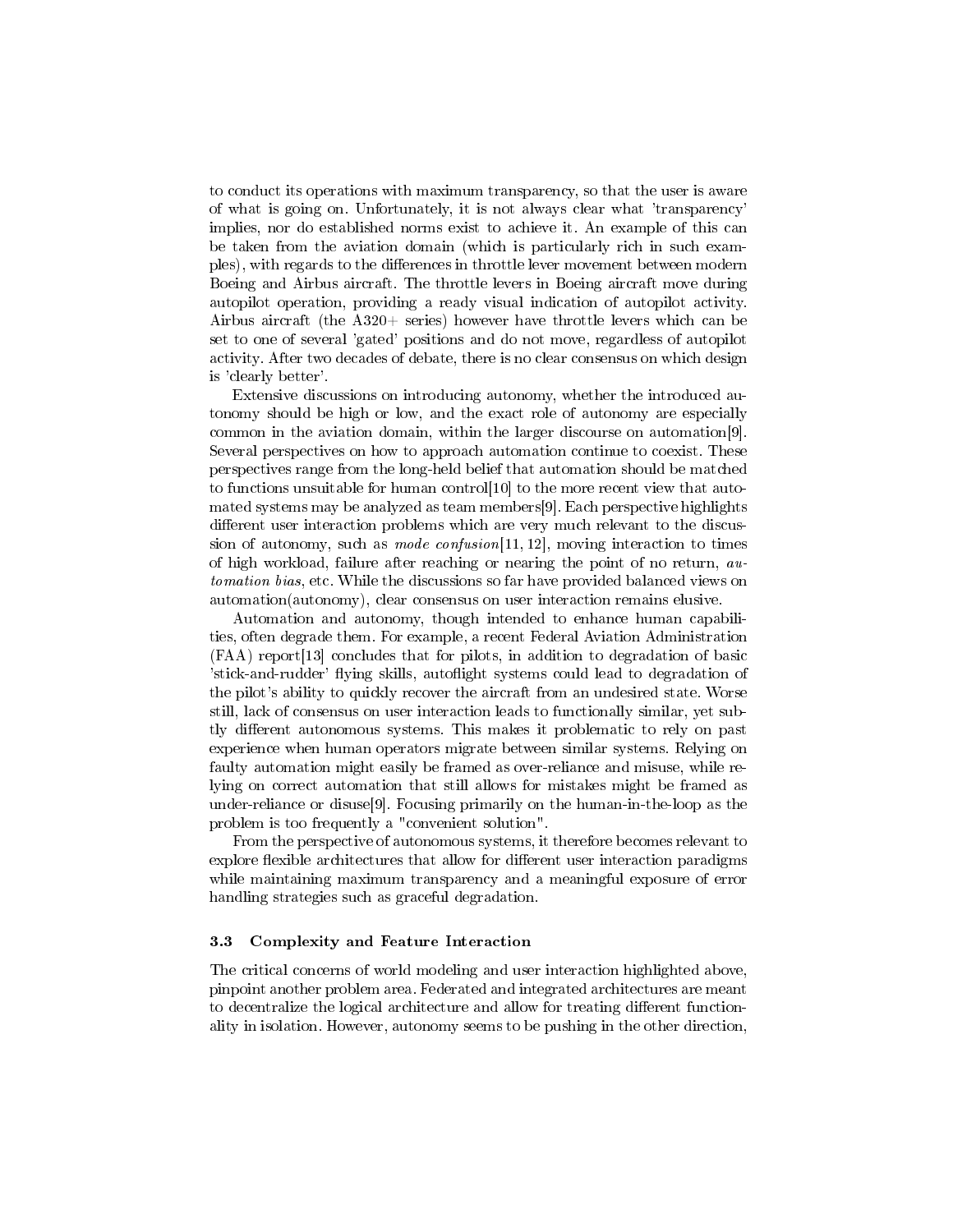requiring an increased communication between different subsystems. The result is an increased architectural complexity, where the architecture is required to simultaneously isolate and bring together different parts of the system. This, coupled with the increasing number of (often conflicting) goals within an autonomous system, significantly raises the *cognitive complexity*<sup>[14]</sup> of the system. Increasing complexity has a direct and negative impact on test case coverage, verification and validation of the system.

One of the consequences of complexity is feature interaction. A feature interaction is said to occur when the operation of a subsystem/feature interferes with the operation of another subsystem/feature leading to unexpected and undesirable system level behavior[15, 16]. An example of feature interaction in the automotive domain would be the simultaneous activation of the brakes and throttle. For cyber-physical systems in particular, the external physical environment often 'completes the loop'[17]. For the brake and throttle example just mentioned, the two subsystems may be completely independent in their operation, but the physical laws of the external world dictate that their operation affects one and the same variable viz. the vehicle's speed.

The feature interaction problem needs to be jointly considered by both algorithms and architecture. From an architectural perspective, it can be addressed by two complementary approaches[18]. The first approach is 'correctness by construction' which refers to the principles and mechanisms of composing systems out of subsystems in a way that there are no unexpected side effects or emergent behavior. The complementing approach is to formally represent both the architecture and a feature interaction and use model checking and verification methods to search for the feature interaction in the architecture. Once found, the interaction can be eliminated by a variety of problem specific approaches. Both the approaches above seek to detect and eliminate feature interactions during the design phase. However, all feature interactions may not be detected or eliminated and therefore intelligent autonomous systems need mechanisms to resolve feature interactions during system operation (a.k.a 'runtime'). Several ways have been proposed to detect and resolve feature interactions at runtime, mostly within networking and telecom domains(example: [19, 20]), however their applicability to industrial embedded systems has been limited by the required guarantees for robustness and safety.

#### 3.4 'Extra-functional' properties

Extra-functional properties are those characteristics of the system which are not directly related to the functionality offered by the system to its user. They are often related to the quality attributes of the system. Examples of extra-functional properties are safety, reliability, maintainability, flexibility etc. Autonomy has a signicant impact on the machine's architecture and consequently the extrafunctional properties are also affected. As an example, safety (defined as freedom from unacceptable risk[21]), is profoundly impacted by the bottlenecks discussed so far in this paper. This subsection presents a quick overview of selected extrafunctional properties that affect autonomous architectures.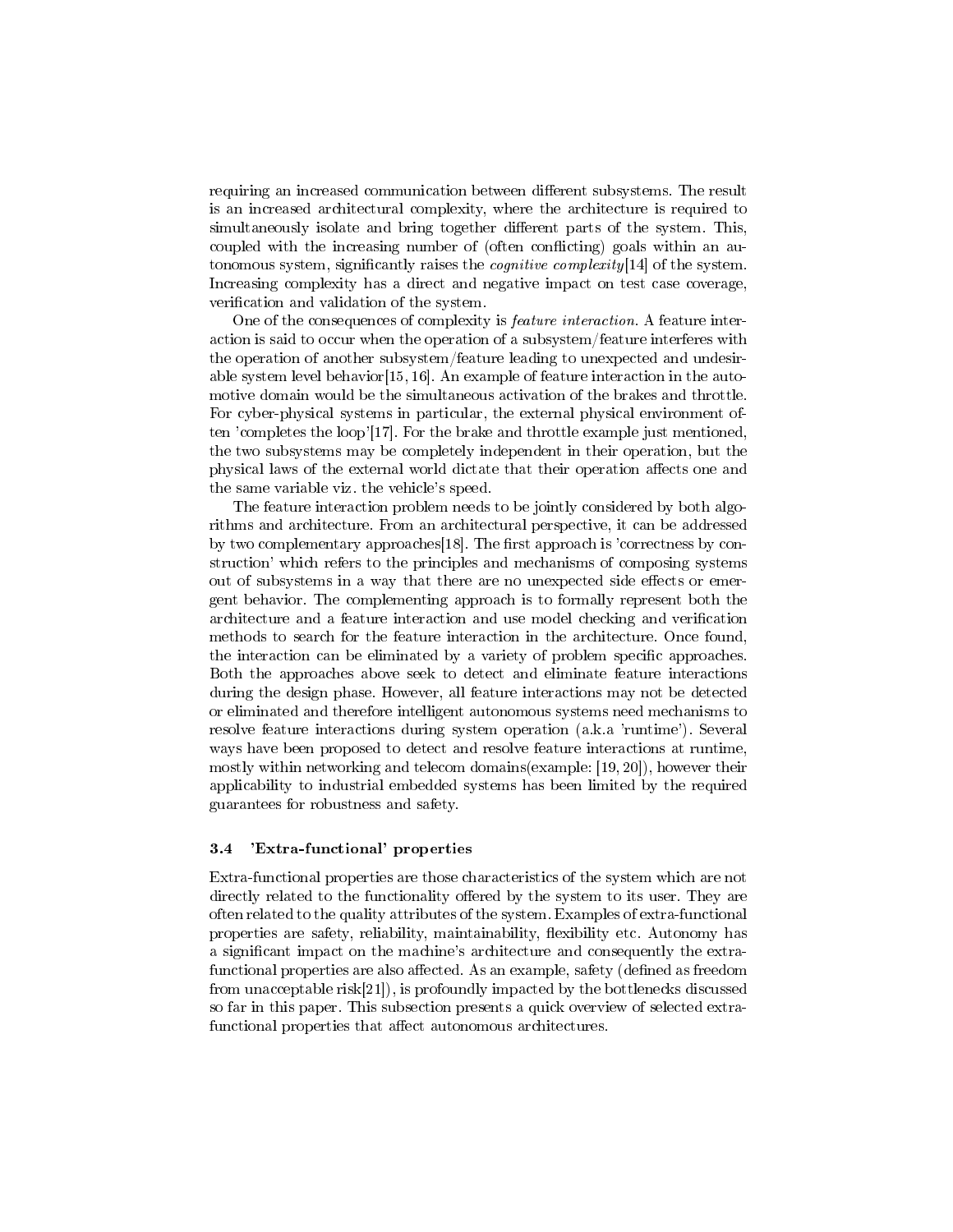Redundancy Safety engineers frequently rely on the availability of a human operator to take control, in case the system is unable to cope with its operational environment. The user interaction problems associated with autonomy, along with the fact that a human may simply not be available to take control, means that autonomous systems need to be designed to a greater degree of robustness. Such robustness is often added by means of providing redundancy for critical sensors, actuators as well as communication and computation facilities.

Adding redundancy to existing systems brings up sensitive issues related to cost. Also, existing machinery often simply lacks the physical space to accommodate redundant units (geometry constraints). Therefore, application of traditional redundancy measures is often not feasible for evolving autonomous architectures. New thinking is needed to add redundancy to the architecture while avoiding mere replication of the subsystems under question. Research related to dynamically reconfigurable embedded systems may yield promising results for this area. This would make it possible, for example, to migrate at runtime, software executing on a failing hardware unit to another hardware unit which was hitherto in 'hot standby' mode. Architectures like IMA-2G within the avionics domain already have limited reconfigurability as one of the development goals[22].

Architectures can also be setup to exploit the inherent redundancy manifested by many machines. For example, the engine in modern heavy vehicles is already used for braking; in a multi-engine aircraft, differential thrust can be used for directional control.

Determinism/Predictability Safety critical systems are usually required to demonstrate deterministic operation. For autonomous systems, it is a matter of debate and semantics whether autonomy involves a tradeoff with determinism. It is clear, however, that the issue of complexity discussed in subsection 3.3 will make it more difficult to establish determinism.

Furthermore, while the overall behavior of an autonomous system may remain predictable within certain boundaries, the system may not be absolutely deterministic within those bounds. For example, it may be assured that the collision avoidance function of an automotive active safety system will make a best effort to avoid a head-on collision with an oncoming vehicle. However, the exact trajectory which the vehicle will undertake depends on many factors and cannot be deterministically calculated in advance.

If the behavior of an individual machine can not be deterministically predicted, it is unlikely that the interactions of that machine with a heterogeneous mix of other autonomous, manual and remotely operated machines will be deterministic. Such interaction scenarios are already being envisioned in, for example, upcoming Intelligent Transport Systems (ITS) where (semi-)autonomous vehicles will coexist with those having human drivers.

This leaves designers and architects with an open question: What is the extent of permissible unpredictability within the system? This question is not explicitly answered by standards and certification requirements.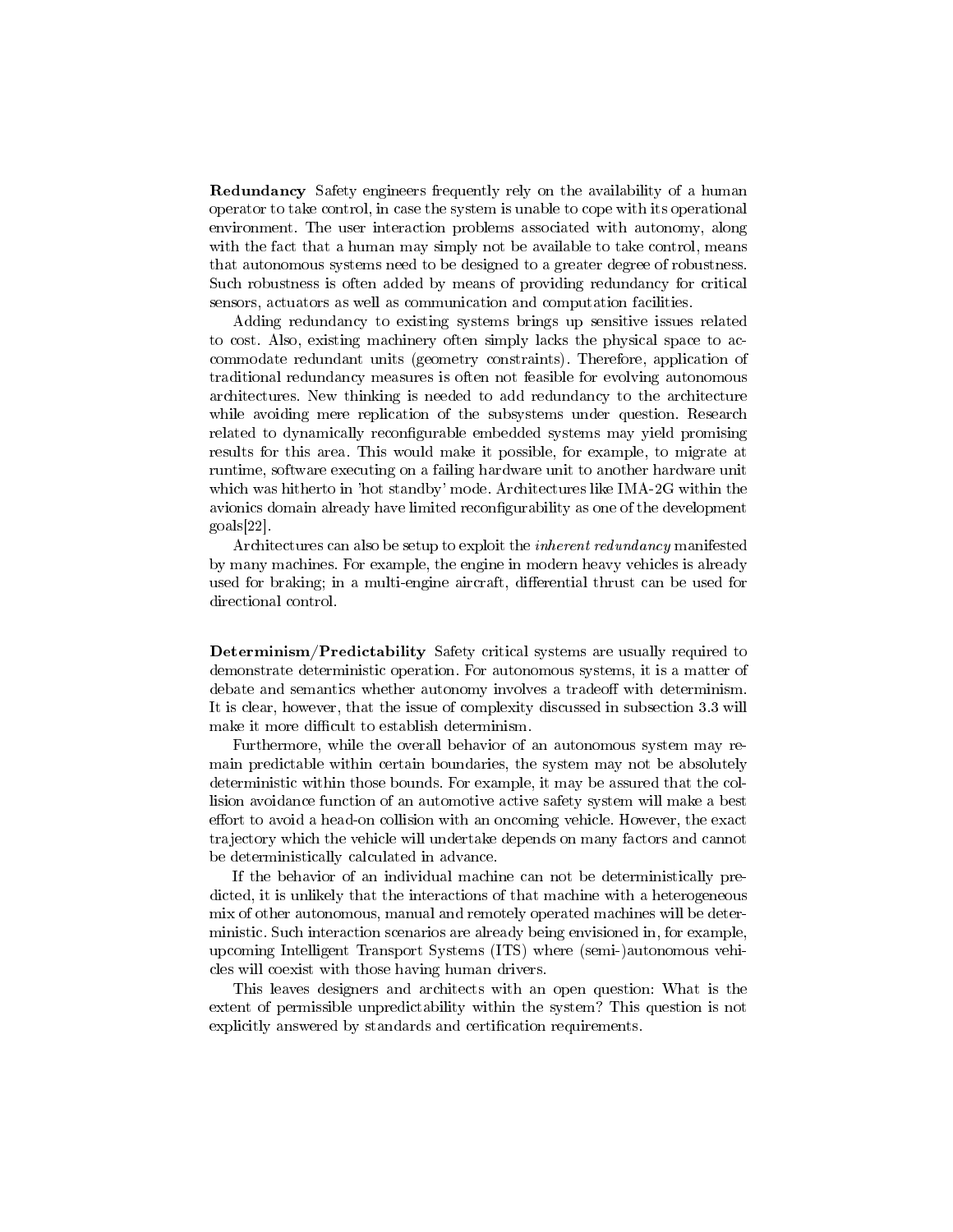Safety Standards for autonomous systems Safety-related concerns are likely to result in requirements for new ways to develop and assure the safety of intelligent, autonomous systems. This might require updates to safety standards, such as:

- $-$  IEC 61508[21]. This standard is applicable to most safety-related control systems. It specifies different sets of requirements on the design and development of end products based on the required Risk Reduction Level (RRL), i.e. based on the perceived criticality of the end product. These levels are called safety integrity levels (SIL) with SIL 1 providing the lowest risk reduction and SIL 4 the highest.
- ISO 26262[23]. This standard is a specialized version of IEC 61508, adopted to the automotive domain. In this standard the RRLs are called Automotive SIL (ASIL), with ASIL A providing the lowest risk reduction and ASIL D the highest.
- $-$  ISO 13849-1[24]. This standard is only applicable on machinery, as defined in 2006/42/EC (the European machinery directive). In this standard the RRLs are called Performance Levels (PL), with PL A providing the lowest risk reduction and PL E the highest.

None of these standards are immediately applicable to autonomous systems. The main reason for this is that they rely on techniques for hazard and risk analysis in which human involvement is an important factor in the RRL estimation. ISO2626 for instance directly uses the anticipated capability of a driver to control unexpected vehicle behavior caused by major system failure as a major input to calculating the required RRL (ASIL) on the system. This reasoning is not applicable for autonomous and intelligent functions. It is not reasonable to assume that the driver has his total attention fixed on the current traffic situation if he is traveling in an autonomous car. On the other hand, increased intelligence could be made to partially replicate the actions provided by an expert human operator. However, this would require changes to the safety standards in terms of new concepts of controllability where the machine intelligence replaces the human being.

Another reason is the complexity of the environment in which many autonomous functions will operate or are expected to operate in within the immediate future. An important example of such an environment is the Intelligent Transportation System, which is expected to be deployed in the EU during the upcoming decade. With the standards above calling for a worst-case analysis centered on each separate vehicle many of the envisioned benefits in regard to traffic efficiency might be lost, for instance by enforcing safety margins with unnecessarily low speed or large distance restrictions between vehicles. Such kinds of safety margins can also lead to conditions where the transport system as a whole is prone to unacceptable high risks, mainly due to the fact that a violation of such safety margins is often not really risky in many practical situations. If the drivers of individual vehicles can bypass the functions implementing such safety margins to the benefits of the practical situations, they are likely to start doing so.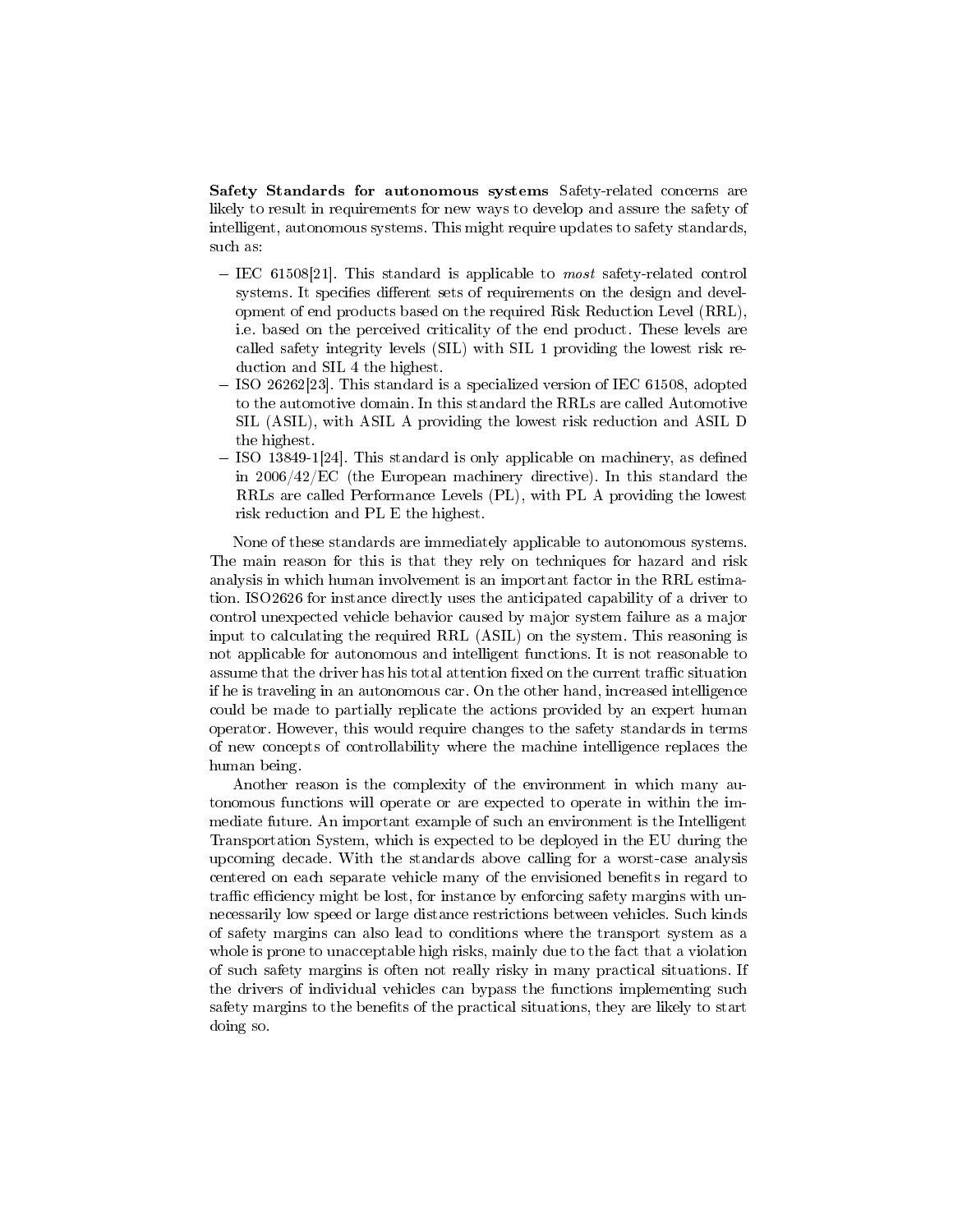A third reason is that architectures for safety critical systems strongly emphasize static specification. Usually, system components and their inter-connections, communication channels and the data exchanged over those channels are all specified prior to system execution and cannot be changed at runtime. Autonomous systems on the other hand can benefit from dynamic, self-adapting and selfevolving architectures that respond to the operational situation and environmental inputs. Components can be started and shut down as the system functions, the inter-component connections can be modified at runtime, data-flows can be rerouted and executing code could be migrated from one component to another. Such dynamism is not permitted by existing safety standards and certification processes, mostly because of the impact on determinism/predictability.

## 4 Discussion

In order to satisfactorily address the autonomy challenge, it is necessary to investigate the implications of autonomy on different aspects of the system architecture. Where do crucial shortcomings exist? What are the immediate bottlenecks? From an industrial perspective, which solutions will yield the greatest usable results? Within a specified industrial domain (e.g. Automotive) is there an identified prioritization of issues obstructing autonomous behavior? These were some of the questions posed during our workshop on Autonomy. This paper has provided an initial overview of the pertinent challenges for industrial autonomous machines.

Autonomy requirements drive the adoption of new design principles and technologies, and often necessitate restructuring of the hierarchies and organization of existing systems. In this scenario, a significant challenge is that of *legacy* integration. Most of the systems that are evolving towards autonomous operation already have existing subsystems that fulfill their specific roles. These subsystems in turn may exhibit differing levels of autonomy (need for human supervision). When architecting for overall system autonomy, it may not be possible to shuffle around the contents of these subsystems in the overall logical architecture, or to modify their software/hardware implementations.

As architectures evolve towards autonomy, their information management aspect will gain greater importance. Traditionally, architectures have focused on partitioning and minimizing the data flow across partitions. Autonomy may well be viewed as a multitude of tasks cooperating closely by exchanging data. This data needs to be filtered, abstracted and approximated as it flows around within the system. Communication of high resolution information is architecturally expensive and so it may need to be meaningfully degraded as it flows away from core components, as a tradeoff with better Quality of Service. It would fall on the architecture to realize any such data-centric designs and to manage the information entropy within the system.

In section 3 we identified the following topics as currently representing bottlenecks: world model, user interaction, complexity, feature interaction, redundancy and safety. Several of these topics point towards the need for suitable reference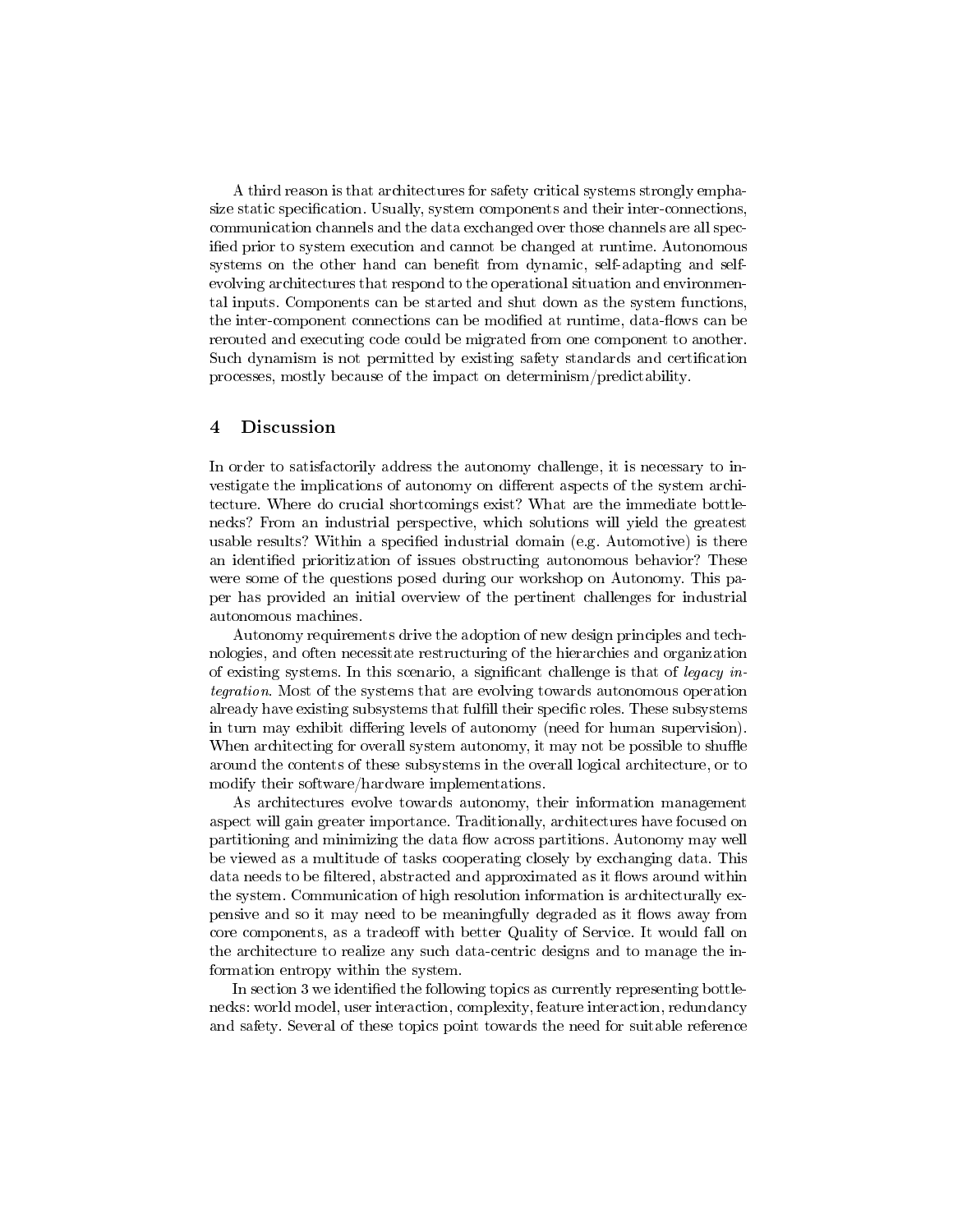models, patterns and architectures, that could provide guidelines that address many of these challenges. A definition of various functionalities and their interfaces related to intelligent autonomous systems, would facilitate the creation of components, systems integration, prototypes, experiments, and may indeed, in the end, pave way for a new market for various AI-related functionalities.

Solutions in the form of domain specific reference architectures would be one way to guide the standardization and development of autonomous systems.

#### 4.1 Safety aspects of autonomous systems

Current engineering techniques enable safety critical systems to be developed and deployed, albeit at a very high cost. Moreover, the acceptance for accidents caused by intelligent autonomous machines will most likely be much much lower compared to accidents directly attributable to humans. There are thus strong needs to consider system designs that can be formally verified and proved safe. This drives the verification aspect of architectures. At the same time, as architectures explode in complexity, post hoc verification becomes increasingly difficult. Therefore, methods for 'correctness by construction' will play a more signicant role. This includes, among others, model based system development.

In regard to the weaknesses of the current safety standards, one way forward is to call for new hazard and risk analysis methods and the inclusion of detailed guidelines on how to systematically motivate restrictions in the degree of freedom of the autonomous system functionality with respect to different situations. The possibility of this happening is unclear, however, since these standards mainly capture and rank best practices in the industry. Manufacturing safe, intelligent autonomous systems will require these techniques to be introduced in a stepwise fashion, not through a slow process of being accepted by more and more industrial players. A more feasible way forward might be to push for acceptance via the large automotive consortia.

#### 4.2 The need for multidisciplinary and cross-domain efforts

At the Stockholm workshop, the following shared challenges and gaps became apparent.

- $-$  The workshop was attended by several industrial companies representing developers of cars, trucks, heavy machinery, aircraft and military systems. It was interesting to note that telecommunication companies were also present. They expressed interest in architectures for autonomous systems - where they perceived that challenges in developing such architectures were shared with other domains. The take away was that the architecting challenges have much in common. Networking across domains as a way of learning was perceived highly beneficial by the participants.
- Development of intelligent autonomous systems will clearly require the use of results from several academic disciplines. The academic disciplines are unfortunately largely fragmented, and disciplines such as AI, control, software,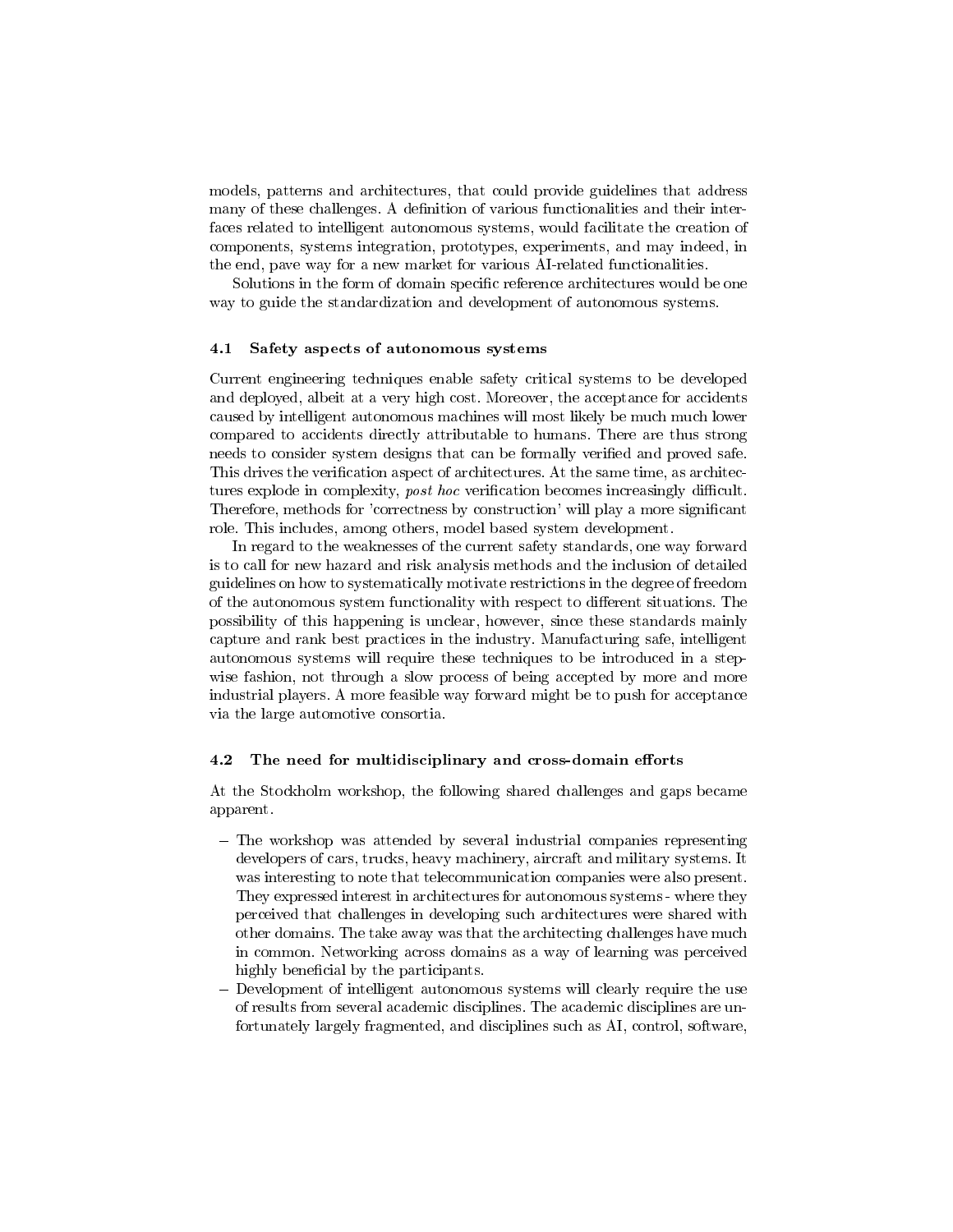sensing and signal processing rarely integrate across their specific theories, frameworks, tools and prototypes. Successful and more optimal design of intelligent autonomous systems will require a closer collaboration and interactions between the disciplines. This insight is not new, and is for example one of the key tenets of the Cyber-Physical Systems initiative in the U.S.A[25]. Developing demonstrators and industrial collaboration provide important means for integration as illustrated by the DARPA grand challenge and the GCDC[26] contest. Such collaboration can also help to reduce the often perceived gap between industry and academia.

## 5 Acknowledgments

This research was conducted within the VINNOVA (Swedish Governmental Agency for Innovation Systems) funded FUSE project. FUSE conducts research on functional safety and evolvable architectures for autonomy. The autonomy workshop from which several of this paper's insights were drawn was conducted under the aegis of the Innovative Center for Embedded Systems (ICES) at KTH, Stockholm.

## References

- 1. Takayama, L., Ju, W., Nass, C.: Beyond dirty, dangerous and dull: what everyday people think robots should do. In: 3rd ACM/IEEE International Conference on Human-Robot Interaction. (2008) 25-32
- 2. Albus, J.: Outline for a theory of intelligence. Systems, Man and Cybernetics, IEEE Transactions  $21(3)$  (1991) 473-509
- 3. : ICES Workshop on Architectures for Autonomous Automotive Systems. http://www.ices.kth.se/events.aspx?pid=3&evtKeyId= ab27fb03b44a4dd79536cd4b048d6a7b (2014) [Online; accessed 14-February-2014].
- 4. Broy, M.: Model-driven architecture-centric engineering of (embedded) software intensive systems: modeling theories and architectural milestones. Innovations in Systems and Software Engineering  $3(1)$  (November 2006) 75-102
- 5. Broy, M.: Two Sides of Structuring Multi-Functional Software Systems: Function Hierarchy and Component Architecture. 5th ACIS International Conference on Software Engineering Research, Management & Applications (SERA 2007) (August 2007) 3-12
- 6. Bruyninckx, H., Klotzbücher, M., Hochgeschwender, N., Kraetzschmar, G., Gherardi, L., Brugali, D.: The BRICS component model. In: Proceedings of the 28th Annual ACM Symposium on Applied Computing - SAC '13, New York, New York, USA, ACM Press (2013) 1758
- 7. Di Natale, M., Sangiovanni-Vincentelli, A.: Moving From Federated to Integrated Architectures in Automotive: The Role of Standards, Methods and Tools. Proceedings of the IEEE  $98(4)$  (April 2010) 603-620
- 8. Watkins, C.B., Walter, R.: Transitioning from federated avionics architectures to Integrated Modular Avionics. In: 2007 IEEE/AIAA 26th Digital Avionics Systems Conference, IEEE (October 2007)  $2.A.1-1-2.A.1-10$